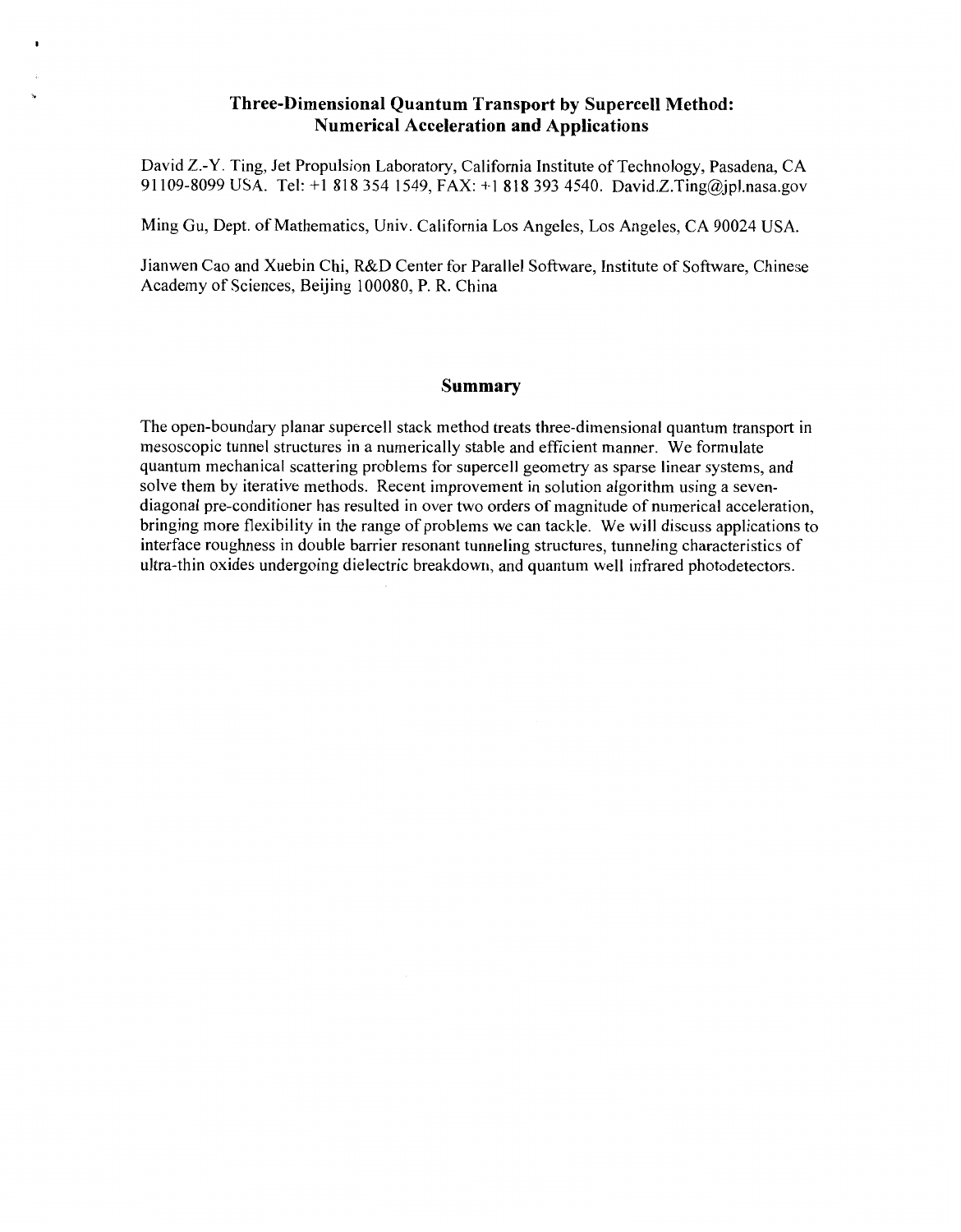## **Three-Dimensional Quantum Transport by Supercell Method: Numerical Acceleration and Applications**

David *Z.-Y.* Ting, Jet Propulsion Laboratory, California Institute of Technology, Pasadena, CA 91109-8099 USA. Tel: +1818 354 1549, FAX: +1818 393 4540.

Ming Gu, Dept. of Mathematics, Univ. Calif. Los Angeles, Los Angeles, CA 90024 USA.

**I** 

Jianwen Cao and Xuebin Chi, R&D Center for Parallel Software, Institute of Software, Chinese Academy of Sciences, Beijing 100080, P. R. China

The exactly solvable, real-space, open-boundary planar supercell stack method (OPSSM) has been applied to a variety of topics involving 3D quantum transport in mesoscopic devices [ 11. OPSSM formulates quantum mechanical scattering problems for supercell geometries as sparse non-Hermitian linear systems, and solve them iteratively by the Quasi-Minimal Residual (QMR) method **[2].** The convergence rate of the QMR method can be greatly accelerated with appropriate pre-conditioning. [Figs. 1](#page-2-0) and 2 illustrates performance gains achieved using a **7**  diagonal pre-conditioner in typical applications involving MOS tunnel structures and GaAs/AlAs double barrier structures. With over two orders of magnitude of numerical acceleration (see Table l), we are now able to obtain more accurate results by using larger supercells. [Fig. 3](#page-2-0) illustrates that supercell periodic boundary condition induced artifacts in the transmission coefficient spectrum of a double barrier structure with interface roughness [3] are reduced significantly with the use of larger supercells. The flexibility of the method has enabled us to include elastic scattering effects due to impurities, interface roughness, and alloy disorder in our studies of 2D (double barrier heterostructures), ID (quantum wires electron waveguides) , and OD (quantum dots) mesoscopic device structures. As examples, we will discussion results on studies of interface roughness effects and dielectric breakdown in  $n^{+}$  poly-Si/SiO<sub>2</sub>/p-Si tunnel structures containing ultra-thin oxide layers **[4,5].** We will also discuss recently applications to the studies of intersubband infrared detectors.

|                               | No Pre-conditioner           | 7-Diagonal Preconditioner        | Speed-Up |
|-------------------------------|------------------------------|----------------------------------|----------|
| DBH 16x16x26                  | 8.92 h                       | 1.66h                            | 5.4      |
| DBH 32x32x26                  | 208.7h                       | 17.6 h                           | 12       |
| DBH 64x64x26                  | 1511 h<br>(Poor Convergence) | 283.2 h<br>(Good Convergence)    | $>> 5$   |
| MOS 64x64x37<br>$(Tol=1E-10)$ | 1618.5h                      | 23.2 <sub>h</sub>                | 70       |
| MOS 64x64x37                  | 1618.5h<br>$(Tol=1E-10)$     | 5.7 <sub>h</sub><br>$(Tol=1E-7)$ | 284      |

Table 1. Speed-up obtained in typical 3D scattering calculations with a 7-diagonal pre-conditioner.

[ 11 D. *2.-Y.* Ting, *Microelectronics J.* **30(** 10) 985 (1999).

[2] R.W. Freund and N.M. Nachtigal, *Numer. Math.,* 60(3), 315 (1991).

[3] **D.** 2.-Y. Ting, **S.** K. Kirby, T. **C.** McGill, *Appl. Phys. Lett..* 64,2004 (1994).

[4] D. 2.-Y. Ting, *Appl. Phys. Lett..* 73( 19) 2769 (1998).

**[5]** D. *Z.-Y.* Ting, *Appl. Phys. Lett..* 74(4) 585 (1999).